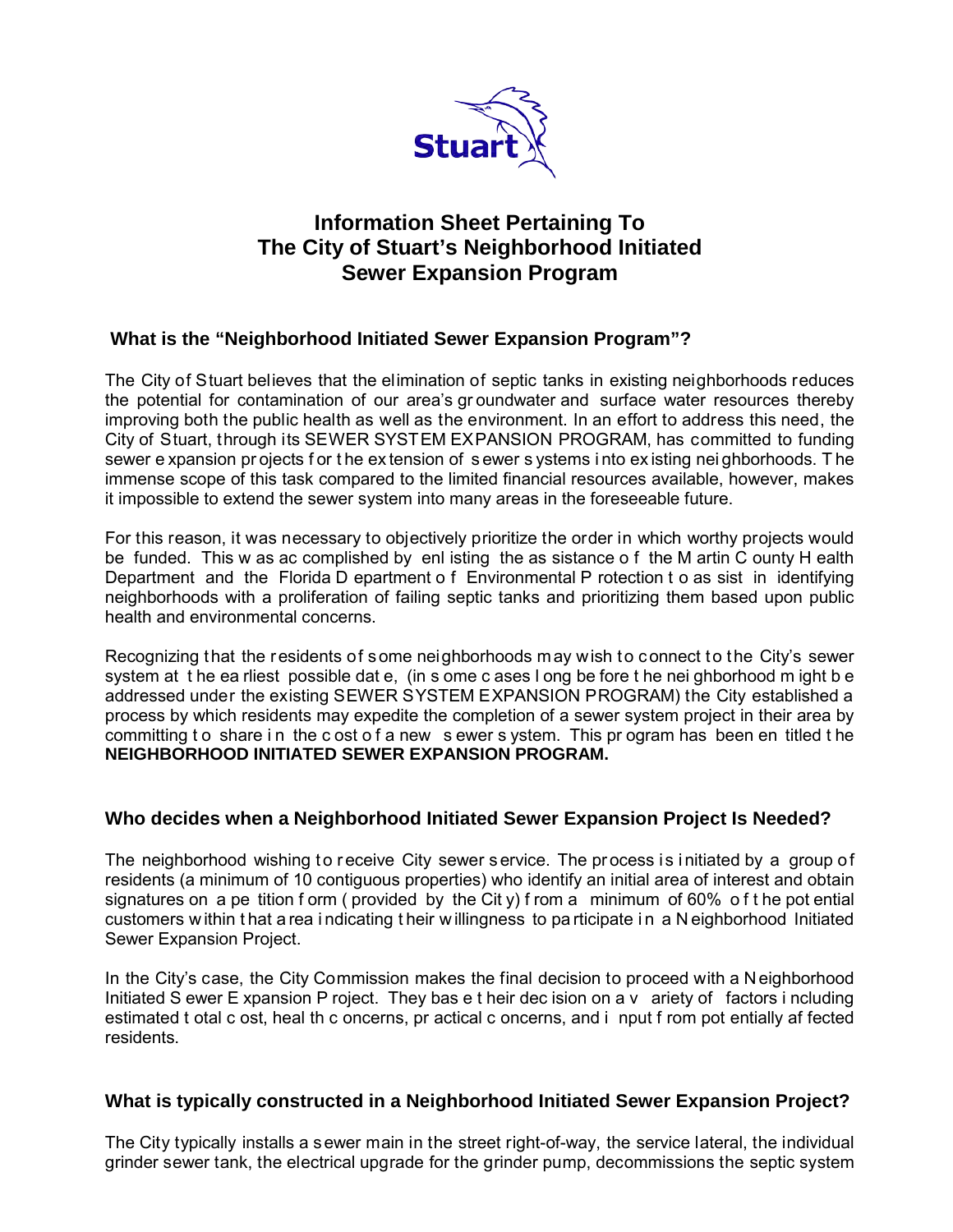to eac h par cel that c an be s erved. The p rojects m ay al so i nclude s ewer pu mping s tations an d associated pressure mains from the lift station to a poi nt of connection to City's existing sewer collection system.

## **How does the City Commission receive input from the public?**

One way that the City Commission ensures that the public is informed about the project from its conception is through the neighborhood canvassing and petition process. In order for City Commission t o c onsider beg inning a " Neighborhood I nitiated S ewer E xpansion Project," t he interested parties must first secure signatures of 60% of the potential customers from within the area of interest. This will facilitate community awareness of the proposed project.

If the interested parties achieve the 60% level of interest required to initiate the conceptual design process, the City's Public Works Department will prepare a conceptual design and cost estimate detailing t he p roposed pr oject ar ea and pr ojected c ost es timates. This i nformation w ill b e presented to the City Commission along with a staff recommendation relative to the "feasibility" of the project.

Public not ice w ill be pr ovided of t hese m eetings t hrough l egal ad vertisements i n a l ocal newspaper(s). This will provide two additional opportunities for public input.

Finally, if the project is determined to be feasible, there will be a publ ic hearing prior to project bidding at which the public can address City staff with any questions or concerns.

#### **What would my financial obligation be?**

Each pot ential c ustomer would be g iven t he opportunity t o ent er an Agreement with the City of Stuart anticipating c onnection t o t he s ystem on ce completed. The Agreement would provide a \$2,000.00 discount of the c ost as sociated w ith t he ( grinder s ystem i nstallation) i f t he po tential customer connects to the City's sewer system within twelve (12) months of receipt of "Notice of Availability" from the City. This notice would be mailed shortly after completion of the construction project. T he fees may be pai d i n f ull pr ior t o c onnection t o t he City's s ystem and s hould t he property owner pay in full, an additional \$1,000.00 Sign and Save Discount would apply, or may be paid in one-hundred and twenty (120) monthly installments, with no interest, to be included in regular monthly billings for utility services.

If connection to the City's system is not made within twelve (12) months after notice is first given to property ow ners t hat the s ystem i s av ailable f or us e, the \$2,000.00 discount (grinder s ystem installation) would not be available. Regardless of when you connect after the initial twelve months, the fees must be paid in full prior to connection to the City's system, or may be paid in onehundred and twenty (120) monthly installments, with no interest, to be included in regular monthly billings for utility services.

#### **Why should I connect to the City's sewer system?**

Septic t anks and dr ainfields have been successfully employed for many years for the treatment and disposal of domestic wastewater. They have proven to be a reliable and effective alternative to central sewer collection s ystems when properly designed, installed and maintained. T heir effectiveness, however, is often limited by the physical environment in which they are installed.